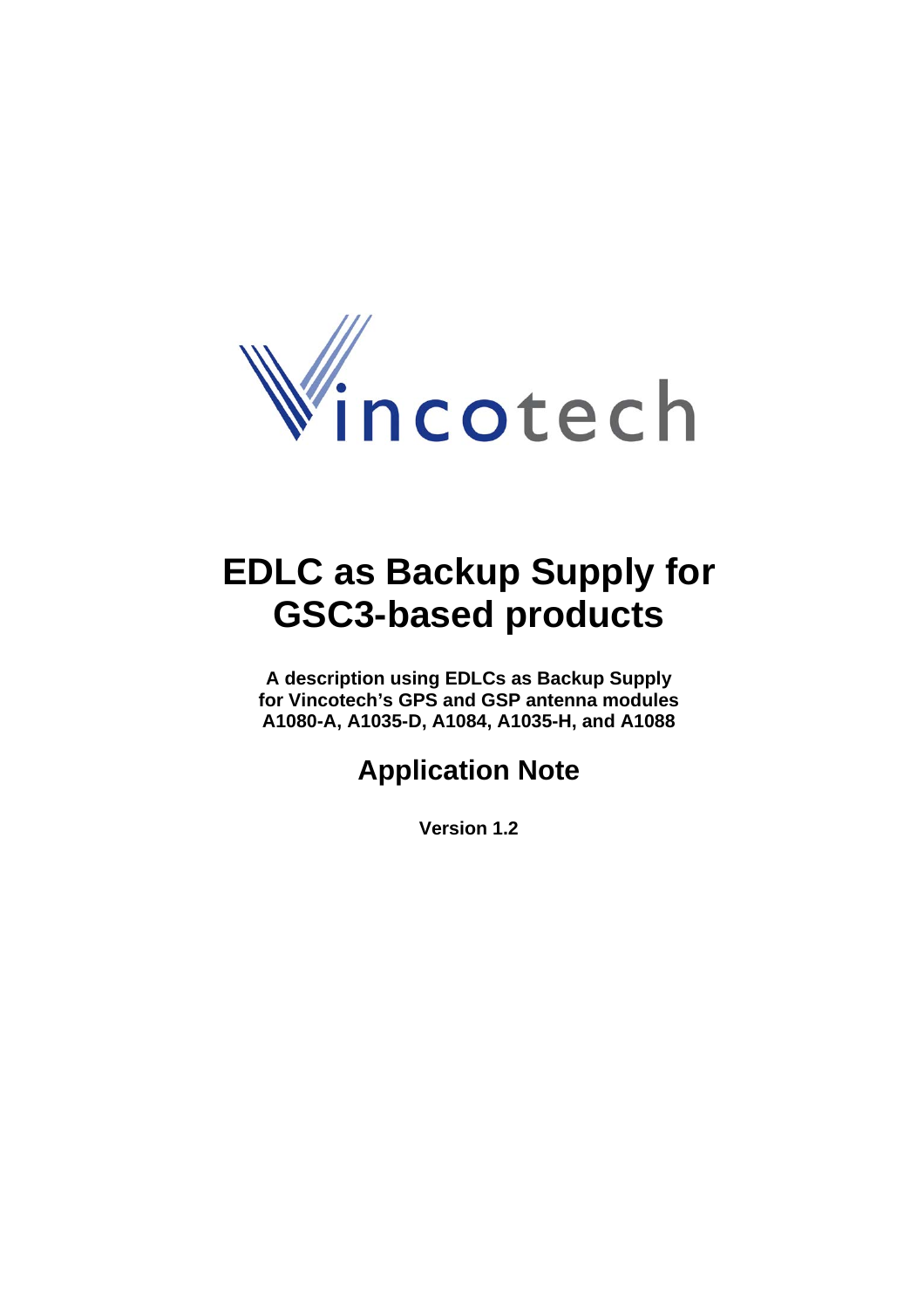

# **Revision History**

|     | Rev. Date      | <b>Description</b>            |
|-----|----------------|-------------------------------|
| 1.0 | 07-06-07       | Initial draft                 |
| 1.1 | $08 - 21 - 08$ | New style; moved to Vincotech |
| 1.2 | $07-09-09$     | General GSC3 document         |
|     |                |                               |
|     | mm-dd-yy       |                               |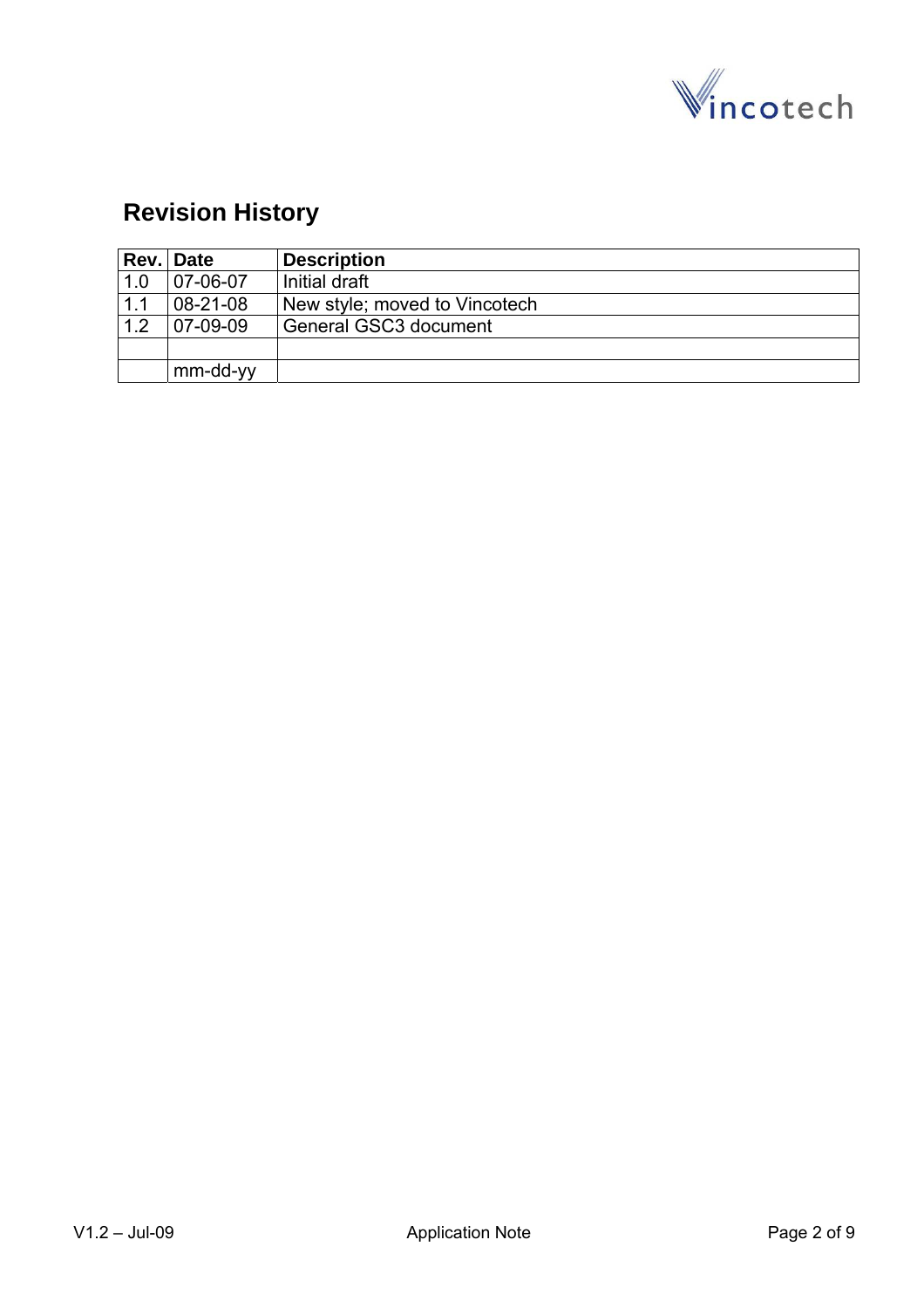

### **Disclaimer**

THIS DOCUMENT CONTAINS PROPRIETARY INFORMATION OF VINCOTECH GMBH. IT MAY NOT BE COPIED OR TRANSMITTED BY ANY MEANS, PASSED TO OTHERS, OR STORED IN ANY RETRIEVAL SYSTEM OR MEDIA, WITHOUT PRIOR CONSENT OF VINCOTECH OR ITS AUTHORIZED AGENTS.

THE INFORMATION IN THIS DOCUMENT IS, TO THE BEST OF OUR KNOWLEDGE, ENTIRELY CORRECT. HOWEVER, VINCOTECH CAN NEITHER ACCEPT LIABILITY FOR ANY INACCURACIES, OR THE CONSEQUENCES THEREOF, NOR FOR ANY LIABILITY ARISING FROM THE USE OR APPLICATION OF ANY CIRCUIT, PRODUCT, OR EXAMPLE SHOWN IN THE DOCUMENT.

THE PRODUCT (HARD- AND SOFTWARE) DESCRIBED IN THIS DOCUMEN-TATION IS NOT AUTHORIZED FOR USE IN LIFE SUPPORT DEVICES OR SYSTEMS WITHOUT THE EXPRESS WRITTEN APPROVAL OF VINCOTECH.

THIS DOCUMENT MAY PROVIDE LINKS TO OTHER WORLD WIDE WEB SITES OR RESOURCES. BECAUSE VINCOTECH HAS NO CONTROL OVER SUCH SITES AND RESOURCES, VINCOTECH SHALL NOT BE RESPONSIBLE FOR THE AVAILABILITY OF SUCH EXTERNAL SITES OR RESOURCES, AND DOES NOT ENDORSE AND IS NOT RESPONSIBLE OR LIABLE FOR ANY CONTENT, ADVERTISING, PRODUCTS, OR OTHER MATERIALS ON OR AVAILABLE FROM SUCH SITES OR RESOURCES. VINCOTECH SHALL NOT BE RESPONSIBLE OR LIABLE, DIRECTLY OR INDIRECTLY, FOR ANY DAMAGE OR LOSS CAUSED OR ALLEGED TO BE CAUSED BY OR IN CONNECTION WITH USE OF OR RELIANCE ON ANY SUCH CONTENT, GOODS OR SERVICES AVAILABLE ON OR THROUGH ANY SUCH SITE OR RESOURCE.

VINCOTECH RESERVES THE RIGHT TO CHANGE, MODIFY, OR IMPROVE THIS DOCUMENT OR THE PRODUCT DESCRIBED HEREIN, AS SEEN FIT BY VINCOTECH WITHOUT FURTHER NOTICE.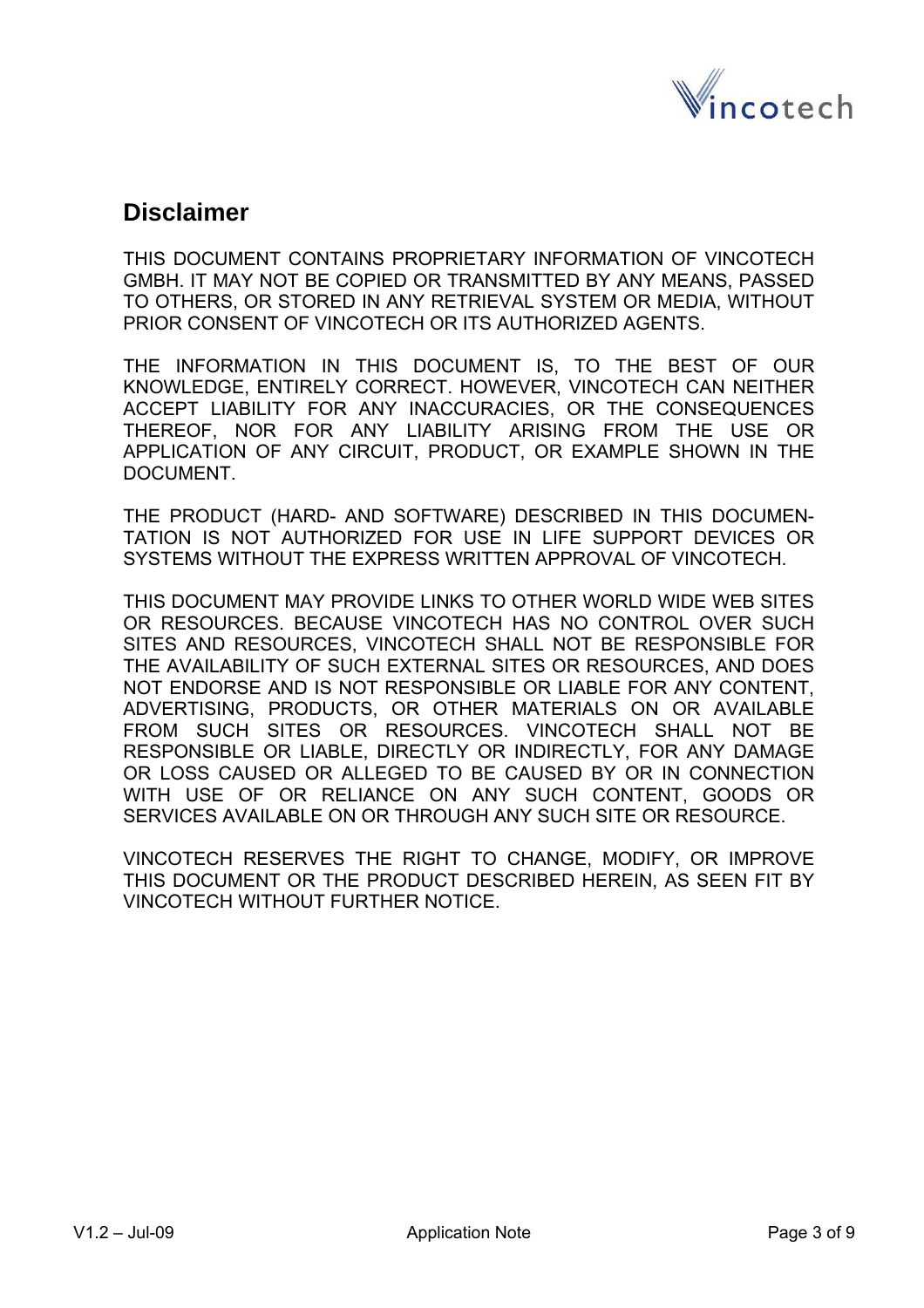

# **Table of Contents**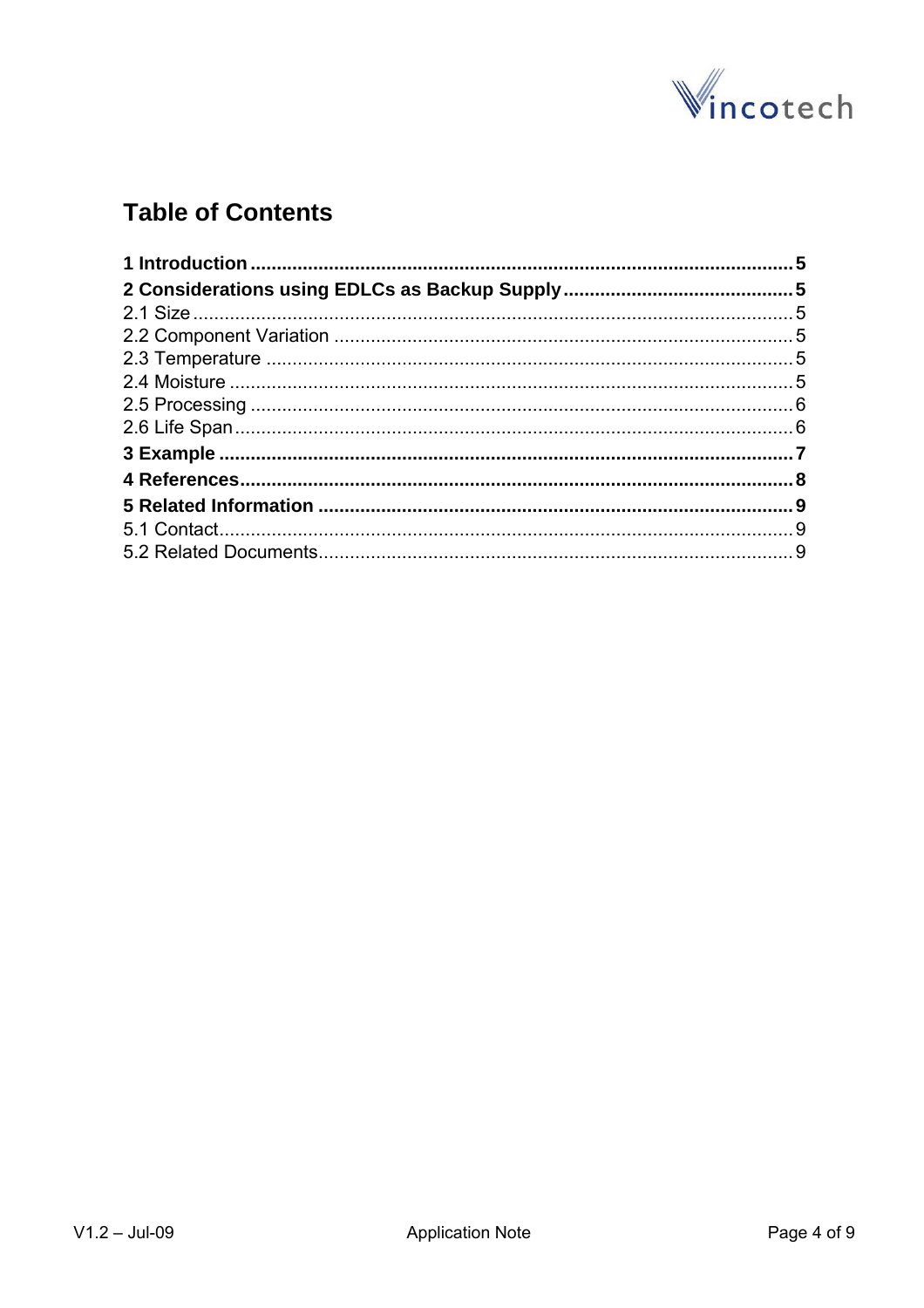

# <span id="page-4-0"></span>**1 Introduction**

This document aims to highlight some consideration that should be taken into account when using electrochemical double layer capacitors (EDLCs, often also referred to as Goldcaps or Supercaps) for the backup supply of A and presents an example calculation for the maximum backup time. Although mainly material from Panasonic

[\(http://www.panasonic.com/industrial/components/capacitive/cap\\_gold.htm](http://www.panasonic.com/industrial/components/capacitive/cap_gold.htm)) is used as reference source, the information applies to all EDLCs respectively. Please do not interpret this document as a suggestion to use only Panasonic devices, the reason for their prominent position is solely due to the fact, that Panasonic provides by far the most extensive information on their web pages. When choosing the appropriate EDLC other criteria like price, size and availability on the local market may apply.

# **2 Considerations using EDLCs as Backup Supply**

The basic principle of EDLCs can be found in many different devices for quite different applications. [1], [2] They are used as high power devices for electric cars and as tiny little backup power supply. Obviously we concentrate on the latter.

#### **2.1 Size**

Basically the physical size is directly related to the capacity of the device. As a rule of thumb one can say that a bigger EDLC will lead to longer backup times. However, the same nominal capacitance might be available in different package variants (eg. shape, SMD vs. leaded).

#### **2.2 Component Variation**

The capacitance of an EDLC is subject to variations and usually specified as a nominal value in conjunction with tolerance information. Eg. the capacitance of the EECF5R5H105 [6] (nominal 1.0F) can vary between 0.8F and 1.8F. If maximum backup time is critical, always consider the lowest value for the calculations.

#### **2.3 Temperature**

Temperature range seems to be an issue with EDLCs, eg. Panasonic specifies the range from -25°C to +85°C as "wide temperature range". [2] Usually devices are specified only up +60°C or +70°C. [5] Please check carefully the datasheet of the device chosen. Furthermore the actual temperature the EDLC is exposed to has a significant influence on the life span of the device. [4]

#### **2.4 Moisture**

The impact of moisture is twofold. Firstly increasing moisture leads to higher leakage currents inside the EDLC as well as in the whole circuit, thus shortening the usable backup time instantly. Secondly permanent moisture (eg. tropical atmosphere) will degrade the overall life span of the device. [3], [4]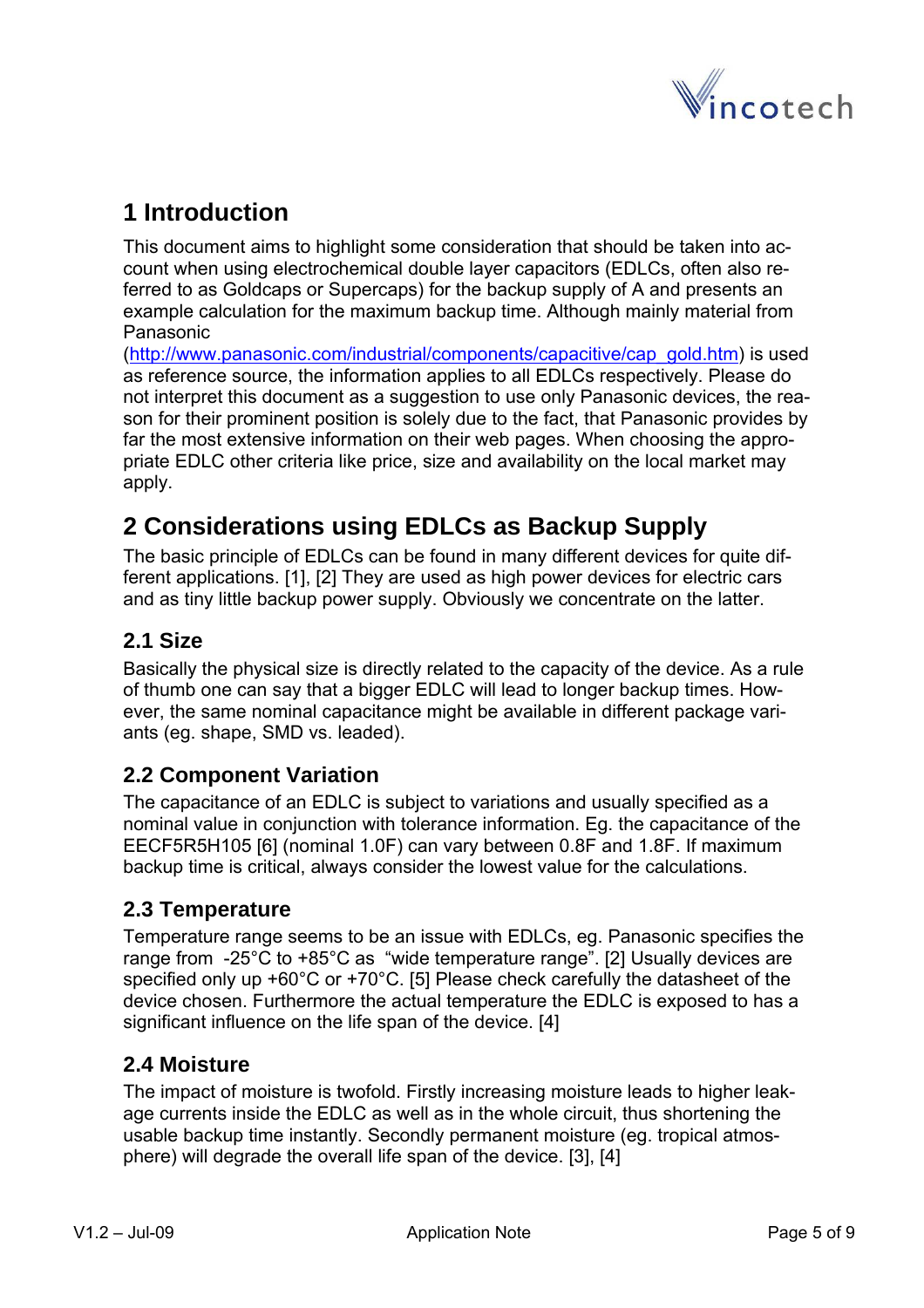

#### <span id="page-5-0"></span>**2.5 Processing**

EDLCs are very sensitive to the manufacturing process. Special care should be taken not to overheat them during assembly. [4]

#### **2.6 Life Span**

The usable life span of an EDLC is limited. Its capacitance will decrease and its internal resistance will increase over time. The deterioration process is largely influenced by ambient conditions, applied voltages and currents involved, but will definitely take place and cannot be avoided. In consequence thereof the maximum backup time will decrease over time. Please consider this when designing the product. [4]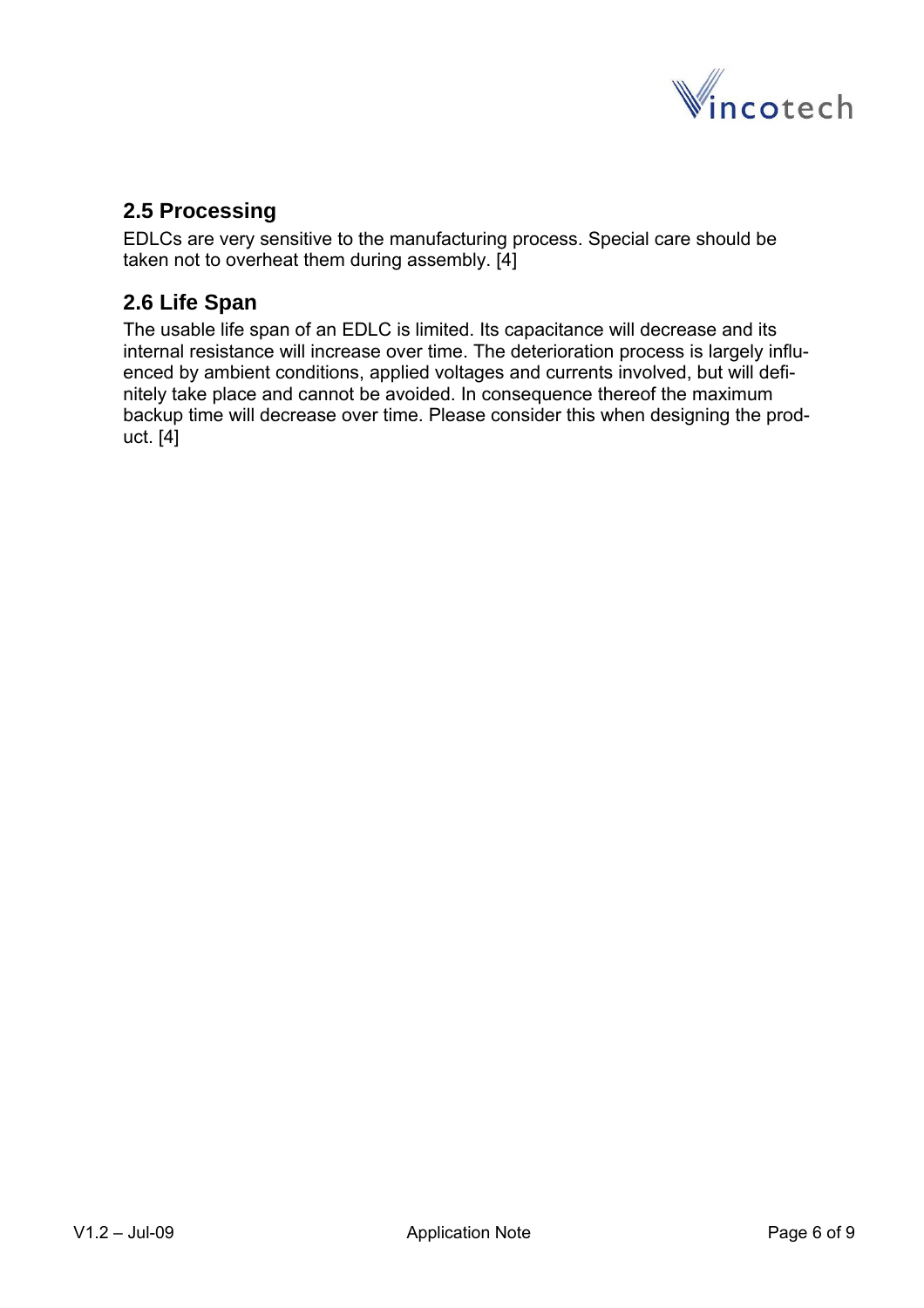

# <span id="page-6-0"></span>**3 Example**

The example calculation is based on the formula given in [4] on page 18:

6  $V_0 - i \cdot R - V_1 = 0.8$  3.3 - 20  $\cdot 10^{-6}$  $0.8 \cdot \frac{3.3 - 20 \cdot 10^{-6} \cdot 50 - 1.8}{(20 + 2) \cdot 10^{-6}}$  $=C \cdot \frac{V_0 - i \cdot R - V_1}{i + i_1} = 0.8 \cdot \frac{3.3 - 20 \cdot 10^{-6} \cdot 50 - 10^{-6}}{(20 + 2) \cdot 10^{-6}}$  $i + i<sub>l</sub>$  $t = C \cdot \frac{V_0 - i \cdot R - V_1}{\cdot \cdot \cdot \cdot} = 0.8 \cdot \frac{3.3 - 20 \cdot 10^{-6} \cdot 50 - 1.8}{\cdot \cdot \cdot \cdot \cdot \cdot}$  s = 54509 s  $\approx$  15 hours

| Symbol           | <b>Description</b>                 | <b>Depends</b> | <b>Example value</b>                 |
|------------------|------------------------------------|----------------|--------------------------------------|
|                  |                                    | <b>on</b>      |                                      |
| $\boldsymbol{t}$ | Back-up time (s)                   | Result         | approximately 15 hours               |
| $\mathcal{C}$    | Capacitance of EDLC (F)            | <b>EDLC</b>    | 0.8F (EDLC datasheet, min.<br>value) |
| $V_0$            | Supply voltage (V)                 | Design         | 3.3V (VCC, supply voltage)           |
| $V_{1}$          | Cut-off voltage (V)                | A1080          | 1.8V (A1080 manual)                  |
| $\overline{R}$   | Internal resistance at 1kHz<br>(Ω) | <b>EDLC</b>    | 50 Ω (EDLC datasheet)                |
| $i_{1}$          | Leakage current (A)                | <b>EDLC</b>    | 2µA (estimation)                     |
| $\dot{i}$        | Current during backup (A)          | A1080          | 20µA (A1080 manual)                  |

The values are derived from the EDLC datasheet [6] and the A1080 receiver manual [7]. Please consider the result as an indication for the expected backup time only, as there are many factors influencing the actual result: component variation, aging, temperature and humidity. Last, but not least, this example calculation is based on the assumption, that the EDLC is fully charged at the beginning of the backup period. With a circuit according to section **10.6 Battery Back-up** of the A1080 Manual [7] the EDLC is charged through a nom. 100  $Ω$  resistor (part of the A1080) connected to VCC. This resistance has to be added to the internal resistance of the chosen EDLC to calculate the charging time. Depending on the actual capacitance and resistance involved the charging time may easily be in the range of several minutes up to even hours!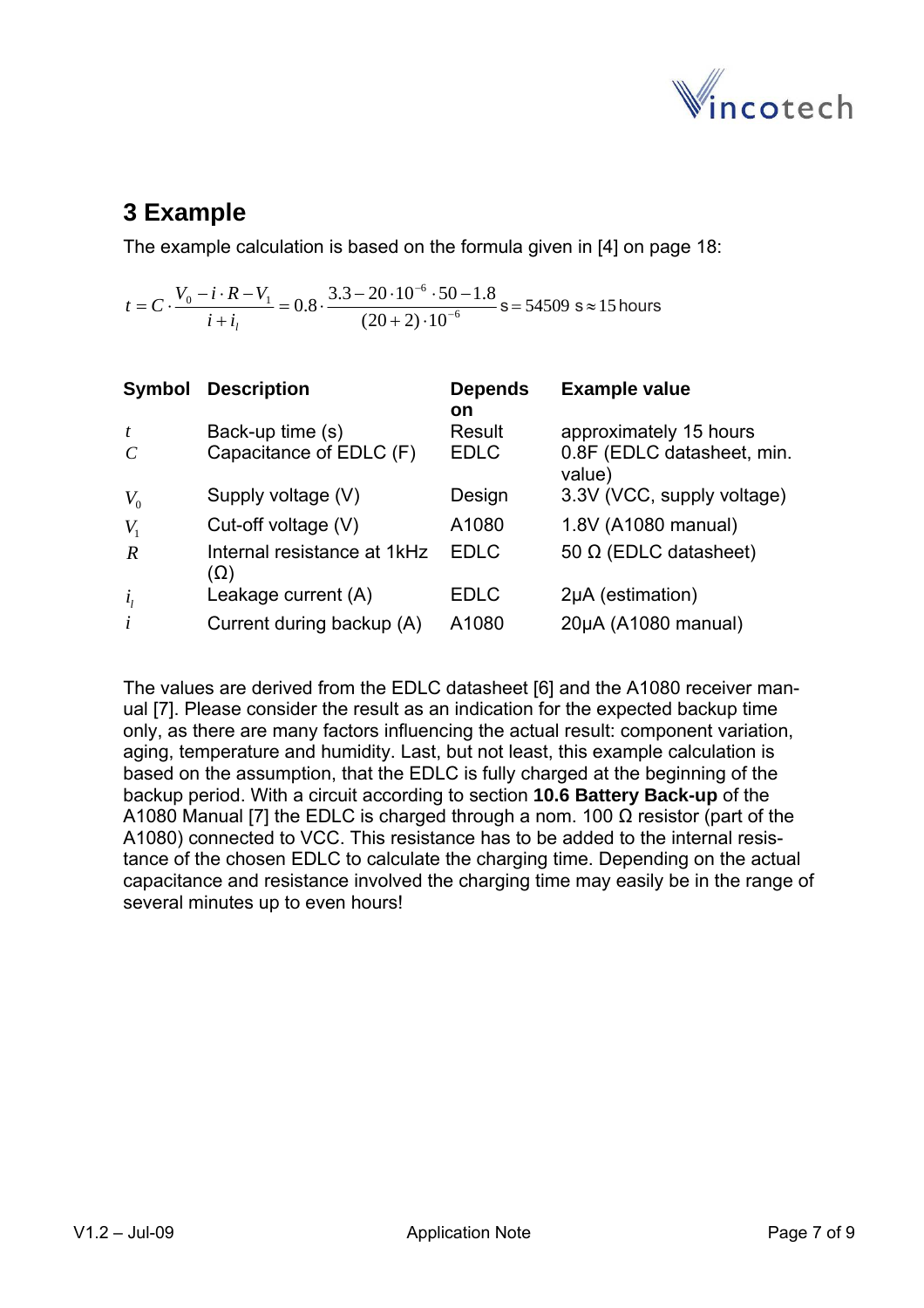

## <span id="page-7-0"></span>**4 References**

[1] Wikipedia: EDLC <http://en.wikipedia.org/wiki/EDLC>

[2] Panasonic: About Gold Capacitors [http://www.panasonic.com/industrial/components/pdf/about\\_gold\\_capacitors.pdf](http://www.panasonic.com/industrial/components/pdf/about_gold_capacitors.pdf)

[3] Panasonic: Gold Capacitor Application Guidelines <http://www.panasonic.com/industrial/components/pdf/ABC0000PE41.pdf>

[4] Panasonic: Gold Capacitor Technical Guide [http://www.panasonic.com/industrial/components/pdf/goldcap\\_tech](http://www.panasonic.com/industrial/components/pdf/goldcap_tech-guide_052505.pdf)[guide\\_052505.pdf](http://www.panasonic.com/industrial/components/pdf/goldcap_tech-guide_052505.pdf)

[5] Panasonic: Quick Selection Guide [http://www.panasonic.com/industrial/components/pdf/weblc\\_qsg\\_lytic\\_0905.pdf](http://www.panasonic.com/industrial/components/pdf/weblc_qsg_lytic_0905.pdf)

[6] Panasonic: Datasheet EECF5R5H105 <http://www.panasonic.com/industrial/components/pdf/ABC0000CE5.pdf>